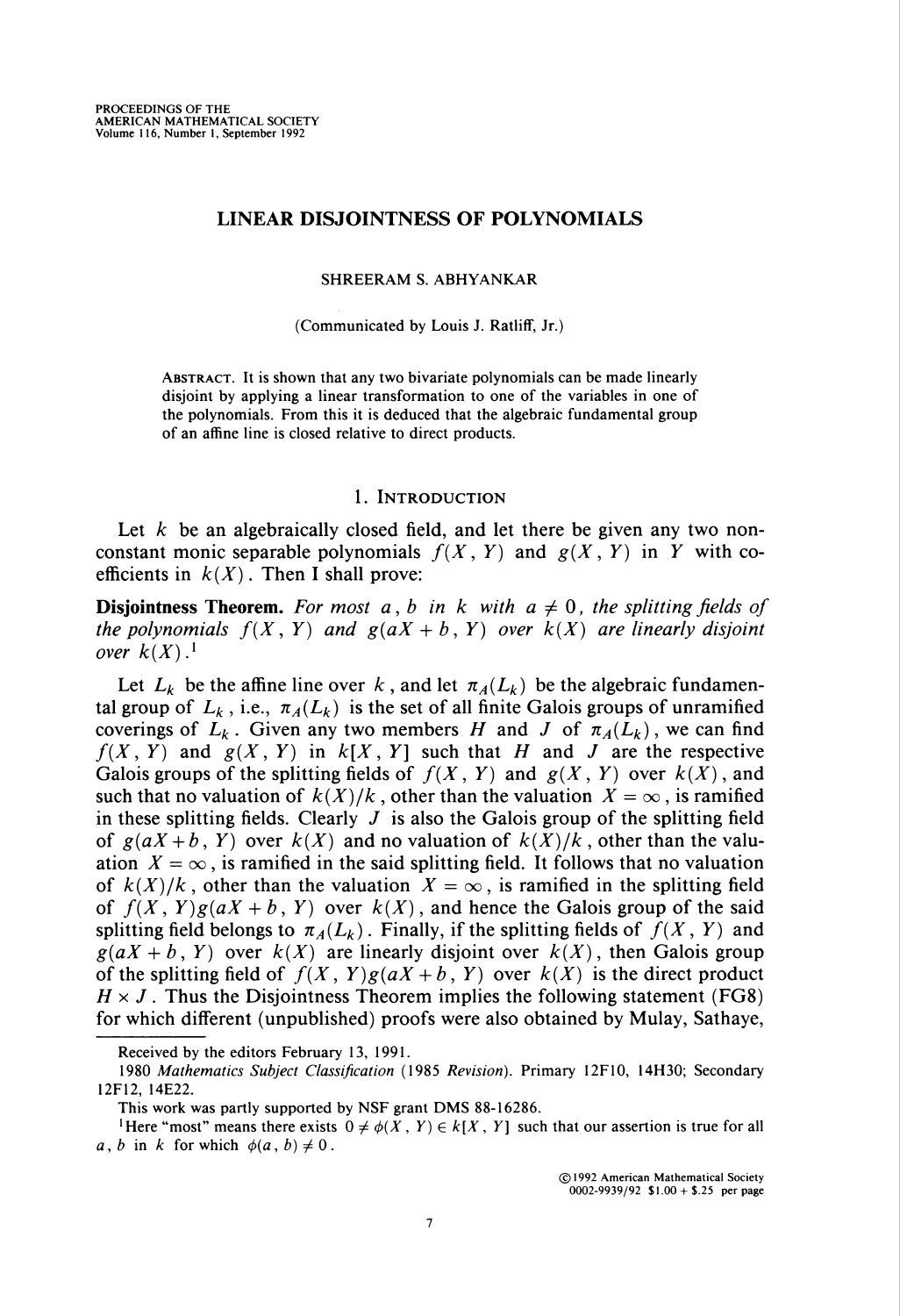and Serre; for the companion statements (FG1) to (FG7) concerning  $\pi_A(L_k)$ see [A]; it may be noted that (FG8) is vacuous in case  $k$  is of characteristic zero because then  $L_k$  has no nontrivial unramified extension.

(FG8)  $\pi_A(L_k)$  is closed with respect to direct products.

Turning to the proof of the Disjointness Theorem, in  $\S$ 2, I shall first prove the following lemma and then, in §3 I shall deduce the Theorem from it.

**Lemma.** Let  $K$  be a finitely generated field extension of  $k$  of transcendence degree one, and let  $x \in K$  with  $x \notin k$ . Assume that either the genus of  $K/k$  is nonzero or  $K/k(x)$  is not purely inseparable. Then for most a, b in k we have  $ax + b \notin {\tau(x) : \tau \in Aut_k K}$  where  $Aut_k K$  is the group of all k-automorphisms of  $K$ .

#### 2. Lemma

To prove the lemma, let  $v_1, v_2, \ldots, v_m$  be the poles of x in K, i.e.,  $v_1, v_2, \ldots, v_m$  are the distinct valuations of  $K/k$  for which the value of x is negative. Note that then m is a positive integer. Also note that every  $\tau \in \text{Aut}_k K$ permutes the set of all valuations of  $K/k$ , and if  $\tau(x) = ax + b$  with a, b in k then  $\tau$  must map the set  $\{v_1, v_2, \ldots, v_m\}$  onto itself.

It is well known that if the genus of  $K/k$  is nonzero then, for any valuation v of  $K/k$ , the group of all  $\tau \in Aut_kK$  that map v onto itself is a finite group; for instance see [IT]. It follows that if the genus of  $K/k$  is nonzero then the group of all  $\tau \in Aut_kK$  that map the set  $\{v_1, v_2, \ldots, v_m\}$  onto itself is a finite group, and hence for most a, b in k we have  $ax + b \notin {\tau(x) : \tau \in Aut_kK}$ .

Henceforth assume that the genus of  $K/k$  is zero, and  $K/k(x)$  is not purely inseparable. Now  $K/k$  is simple transcendental and, by applying a suitable fractional linear transformation to a given generator of  $K/k$ , we can find  $t \in K$ such that  $K = k(t)$ , and the valuation  $t = \infty$  of  $K/k$  is  $v_1$ , but the valuation  $t = 0$  of  $K/k$  is not in the set  $\{v_1, v_2, \ldots, v_m\}$ . It follows that  $x = r(t)/s(t)$ where  $r(t)$  and  $s(t)$  are nonzero coprime polynomials in t with coefficients in k such that  $s(t)$  is monic and upon letting d and e to be the respective degrees of  $r(t)$  and  $s(t)$  we have  $0 \le e < d$ . Now clearly  $s(t) = \prod_{i=2}^{m} (t - \beta_i)^{\varepsilon_i}$ where  $\varepsilon_2, \varepsilon_3, \ldots, \varepsilon_m$  are positive integers and  $\beta_2, \beta_3, \ldots, \beta_m$  are pairwise distinct nonzero elements in k such that  $v_i(t - \beta_i) = 1$  for  $2 \le i \le m$ . Also  $r(t) = \alpha_0 t^d + \alpha_1 t^{d-1} + \cdots + \alpha_d$  where  $\alpha_0, \alpha_1, \ldots, \alpha_d$  are elements in k with  $\alpha_0\neq 0$ .

Let  $\tau \in \text{Aut}_k K$  be such that  $\tau(x) = ax + b$  for some a, b in k with  $a \neq 0$ . Then  $\tau$  must send  $v_1$  to  $v_j$  for some j with  $1 \leq j \leq m$ . Since every kautomorphism of K sends t to a fractional linear expression in  $t$ , we must have  $\tau(t) = (\lambda t + \mu)/\nu_i$  where  $\nu_i = 1$  or  $t - \beta_i$  depending upon whether  $j = 1$ or  $j > 1$ , and where  $\lambda$  and  $\mu$  are elements in k, at least one of which is nonzero, such that  $\lambda t + \mu$  does not divide  $\nu_i$  in  $k[t]$ . If  $j = 1$  then obviously  $\lambda \neq 0$ . If  $j \neq 1$  then there is a unique j' with  $2 \leq j' \leq m$  such that  $\tau$  sends  $v_{i'}$  to  $v_1$  and hence such that  $v_1(\tau(t - \beta_{i'})) = 1$ ; since

$$
\tau(t-\beta_{j'})=\tau(t)-\beta_{j'}=\frac{(\lambda-\beta_{j'})t+(\mu+\beta_j\beta_{j'})}{t-\beta_j},
$$

we get  $\lambda = \beta_{i'} \neq 0$ . Thus always  $\lambda \neq 0$ .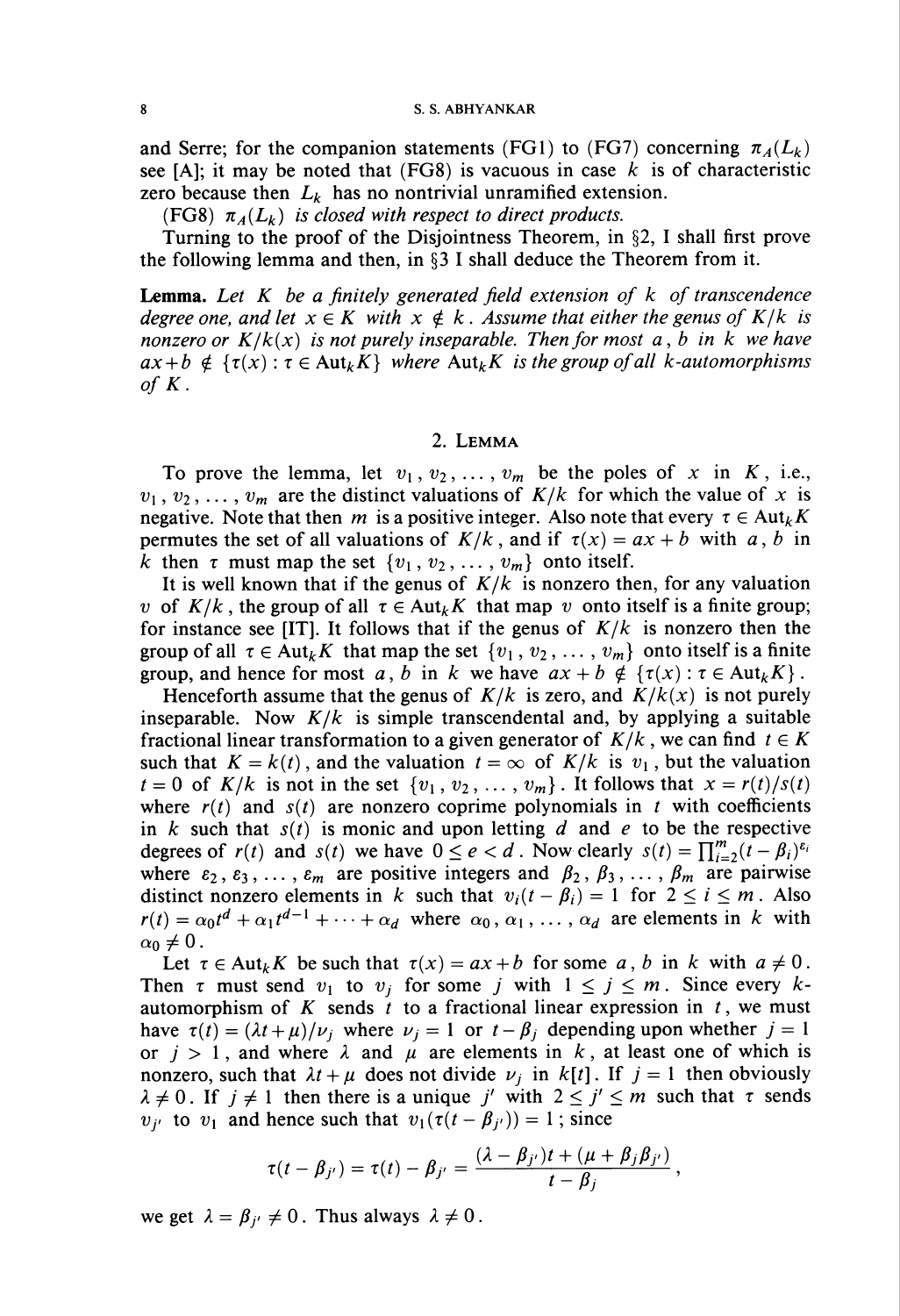**Now** 

$$
\tau(x) = ax + b = \frac{ar(t) + bs(t)}{s(t)}
$$

where num  $($  = numerator) and den  $($  = denominator) are nonzero coprime members of  $k[t]$  such that den is monic and deg(num) =  $d > e$  = deg(den), and also

$$
\tau(x) = \frac{r(\tau(t))}{s(\tau(t))} = \frac{\nu_j^d r(\tau(t))}{\nu_j^d s(\tau(t))}
$$

where nnum (= new numerator) =  $\nu_i^d r(\tau(t))$  and nden (= new denominator) =  $\nu_i^d s(\tau(i))$  are nonzero members of  $\kappa[t]$  such that deg(nnum)  $\leq d$ . Therefore, upon letting  $\gamma$  to be the leading coefficient of nden we have

$$
0 \neq \frac{\text{num}}{\text{num}} = \frac{\text{nden}}{\text{den}} = \gamma \in k.
$$

**Now** 

$$
\text{nden} = \begin{cases} (t - \beta_j)^{d - e} (\mu - \beta_j \beta_{j'})^{\varepsilon_{j'}} \\ \times \prod_{2 \leq i \leq m} [( \beta_{j'} - \beta_i ) t + (\mu - \beta_j \beta_i ) ]^{\varepsilon_i} & \text{if } j \neq 1, \\ \prod_{2 \leq i \leq m} (\lambda t + \mu - \beta_i)^{\varepsilon_i} & \text{if } j = 1, \end{cases}
$$

and hence

$$
\gamma = \begin{cases} \gamma_{jj'}(\mu) & \text{if } j \neq 1, \\ \lambda^e & \text{if } j = 1, \end{cases}
$$

where for all l, l' with  $1 \le l \le m$  and  $1 \le l' \le m$  and for all  $\mu' \in k$  we have put

$$
\gamma_{ll'}(\mu')=(\mu'-\beta_l\beta_{l'})^{\varepsilon_{l'}}\prod_{2\leq i\leq m\text{ with }i\neq l'}(\beta_{l'}-\beta_i)^{\varepsilon_i}.
$$

If  $j \neq 1$  then

$$
\frac{\sum_{i=0}^{d} \alpha_i (\beta_{j'} t + \mu)^{d-i} (t - \beta_j)^i}{a \sum_{i=0}^{d} \alpha_i t^{d-i} + b \prod_{i=2}^{m} (t - \beta_i)^{\varepsilon_i}} = \frac{\text{num}}{\text{num}} = \gamma_{jj'}(\mu),
$$

and hence for this case it suffices to note that, given any l, l' with  $1 \le l \le m$ and  $1 \leq l' \leq m$ , obviously there exists  $0 \neq \phi_{ll'}(X, Y) \in k[X, Y]$  such that  $\phi_{ll'}(a', b') = 0$  for all a', b' in k for which  $a' \neq 0$  and

$$
\frac{\sum_{i=0}^d \alpha_i (\beta_{j'} t + \mu')^{d-i} (t - \beta_j)^i}{a' \sum_{i=0}^d \alpha_i t^{d-i} + b' \prod_{i=2}^m (t - \beta_i)^{\varepsilon_i}} = \gamma_{jj'}(\mu') \quad \text{for some } \mu' \in k.
$$

If  $j = 1 < m$  then

$$
\frac{\lambda^e \prod_{i=2}^m \left[t - \frac{\beta_i - \mu}{\lambda}\right]^{e_i}}{\prod_{i=2}^m (t - \beta_i)^{e_i}} = \frac{\text{nden}}{\text{den}} = \lambda^e,
$$

and hence for some c with  $2 \le c \le m$  we must have  $\beta_2 = (\beta_c - \mu)/\lambda$ , i.e.,  $\mu = \beta_c - \lambda \beta_2$ , and therefore

$$
\frac{\sum_{i=0}^{a} \alpha_i (\lambda t + \beta_c - \lambda \beta_2)^{d-i}}{a \sum_{i=0}^{d} \alpha_i t^{d-i} + b \prod_{i=2}^{m} (t - \beta_i)^{\varepsilon_i}} = \frac{\text{num}}{\text{num}} = \lambda^e ;
$$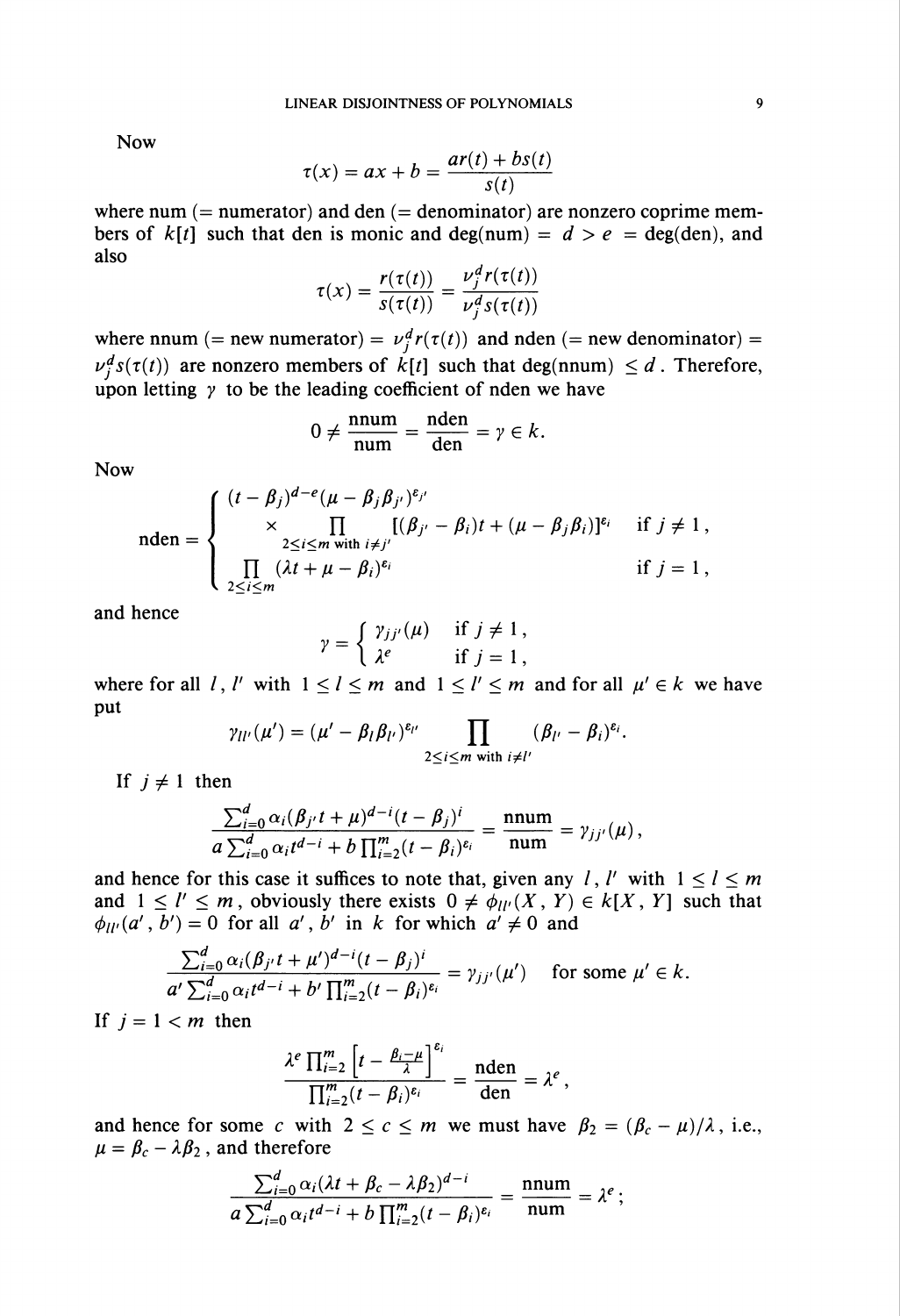hence in this case it suffices to note that, given any l with  $2 \le l \le m$ , obviously there exists  $\phi_l(X, Y) \in k[X, Y]$  such that  $\phi_l(a', b') = 0$  for all a', b' in k for which  $a' \neq 0$  and

$$
\frac{\sum_{i=0}^{d} \alpha_i (\lambda' t + \beta_c - \lambda' \beta_2)^{d-i}}{\alpha' \sum_{i=0}^{d} \alpha_i t^{d-i} + b' \prod_{i=2}^{m} (t - \beta_i)^{\epsilon_i}} = \lambda'^e \quad \text{for some } 0 \neq \lambda' \in k.
$$

Thus if  $m \neq 1$  then upon letting

$$
\phi(X, Y) = \left[ \prod_{l=1}^{m} \phi_{l}(X, Y) \right] \left[ \prod_{l=1}^{m} \prod_{l'=1}^{m} \phi_{ll'}(X, Y) \right],
$$

we see that  $0 \neq \phi(X, Y) \in k[X, Y]$  is such that  $\phi(a', b') = 0$  for all a', b' in k for which  $a'x + b' \in \{\tau'(x) : \tau' \in Aut_kK\}$ .

So henceforth assume that  $m = 1$ . Then we must have  $j = 1$  and  $e = 0$ . If chark = 0 then let  $q = 1$ , and if chark =  $p \neq 0$  then let q be the largest power of p such that  $r(t) = R(t^q)$  for some  $R(T) \in k[T]$ . Let  $\delta = d/q$ . Then  $\delta$  is a positive integer and  $r(t) = R(t^q)$  where  $R(T) = \sum_{i=1}^{\delta} A_i T^{\delta-i}$  is a polynomial in an indeterminate T with coefficients  $A_0, A_1, ..., A_{\delta}$  in k such that  $A_0 \neq 0$ . Since  $K/k(x)$  is not purely inseparable, we must have  $\delta \geq 2$ . Let  $0 \neq \Lambda \in k$  be such that  $\Lambda^q = \lambda$ , and let  $M \in k$  be such that  $M^q = \mu$ . Then

$$
\frac{R(\Lambda t^q + M)}{aR(t^q) + b} = \frac{r(\lambda t + \mu)}{ar(t) + b} = \frac{\text{num}}{\text{num}} = 1,
$$

and hence

$$
R(\Lambda T + M) = aR(T) + b.
$$

Equating the coefficients of  $T^{\delta}$  on both sides of the above equation we get  $\Lambda^{\delta} = a$ , and differentiating both sides with respect to T and letting  $R^*(T)$ stand for the T-derivative of  $R(T)$  we get

(\*) 
$$
\Lambda R^*(\Lambda T + M) = aR^*(T).
$$

By the definition of q we have  $R^*(T) \neq 0$ , and upon letting  $\delta^* = \deg R^*(T)$  we see that  $\delta^*$  is an integer with  $0 \le \delta^* \le \delta - 1$ , and by equating the coefficients<br>of  $T^{\delta^*}$  on both sides of the above equation we get  $\Lambda^{1+\delta^*} = a$ . Therefore<br> $\Lambda^{\delta-1-\delta^*} = 1$ .

If  $\delta \neq 1 + \delta^*$  then obviously there exists  $0 \neq \phi(X, Y)$  such that  $\phi(a', b') = 0$ for all a', b' in k for which  $a' \neq 0$  and

$$
R(\Lambda' T + M') = a' R(T) + b', \qquad \Lambda'^{\delta} = a', \qquad \Lambda'^{\delta - 1 - \delta^*} = 1
$$

for some  $\Lambda'$ , M' in k, and hence  $\phi(a', b') = 0$  for all a', b' in k for which  $a'x + b' \in \{\tau'(x) : \tau' \in Aut_kK\}.$ 

So henceforth also assume that  $\delta = 1 + \delta^*$ . Then  $\delta^* \ge 1$  and  $R^*(T) =$  $B \prod_{i=1}^{h} (T - B_i)^{\delta_i}$  where  $h, \delta_1, \delta_2, ..., \delta_h$  are positive integers,  $0 \neq B \in k$ , and  $B_1, B_2, ..., B_h$  are pairwise distinct elements in  $k$ . By  $(*)$  we get

$$
\prod_{i=1}^h (T+M\Lambda^{-1}-B_i\Lambda^{-1})^{\delta_i}=\prod_{i=1}^h (T-B_i)^{\delta_i}
$$

and hence for some  $\theta$  with  $1 \le \theta \le h$  we must have  $M\Lambda^{-1} - B_1\Lambda^{-1} = -B_\theta$ , i.e.,  $M = B_1 + \Lambda B_\theta$ . Given any l with  $1 \le l \le h$ , obviously there exists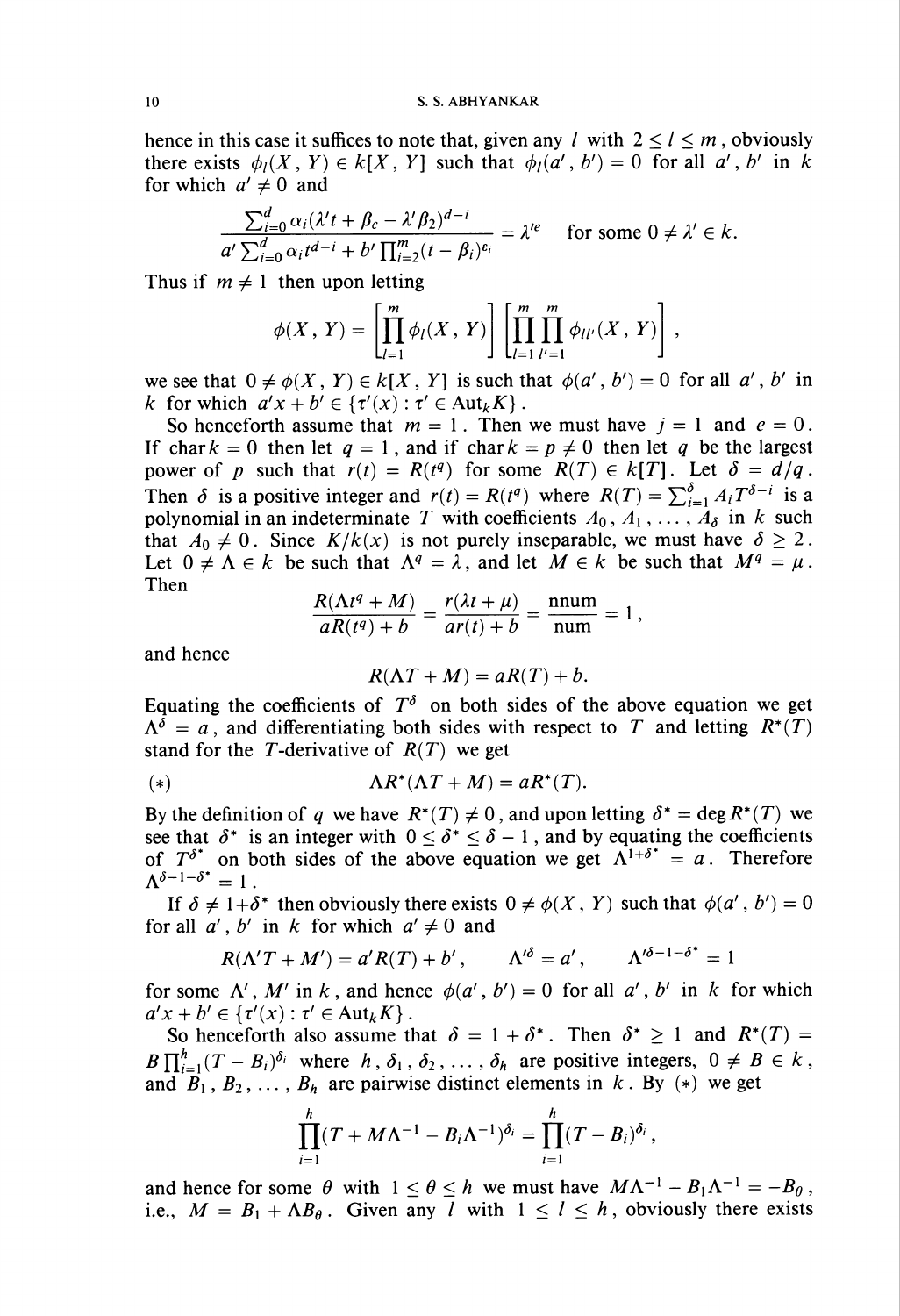$0 \neq \psi_1(X, Y) \in k[X, Y]$  such that  $\psi_1(a', b') = 0$  for all a', b' in k for which  $a' \neq 0$  and

$$
R(\Lambda' T + M') = a' R(T) + b', \qquad \Lambda'^{\delta} = a', \qquad M' = B_1 + \Lambda' B_l
$$

for some  $\Lambda'$ ,  $M'$ , and k. Now upon letting

$$
\phi(X, Y) = \prod_{l=1}^h \psi_l(X, Y)
$$

we see that  $0 \neq \phi(X, Y) \in k[X, Y]$  is such that  $\phi(a', b') = 0$  for all a', b' in k for which  $a'x + b' \in \{\tau'(x) : \tau' \in \text{Aut}_k K\}$ .

This completes the proof of the lemma. More precisely, we have shown that in all cases there exists  $0 \neq \phi(X, Y) \in k[X, Y]$  such that  $\phi(a', b') = 0$  for all  $a'$ ,  $b'$  in k for which  $a'x + b' \in \{\tau'(x) : \tau' \in Aut_kK\}$ . Now let L be any overfield of  $k(x)$ , and let Iso<sub>k</sub> $(L, K)$  be the set of all k-isomorphisms of L onto K. If  $\tau''$ ,  $\tau^*$  in  $\text{Iso}_k(L, K)$  and  $a''$ ,  $b''$ ,  $a^*$ ,  $b^*$  in k are such that  $\tau''(x) = a''x + b''$  and  $\tau^{*}(x) = a^{*}x + b^{*}$  then upon letting  $\tau' = \tau''^{-1}\tau^{*}$  we have  $\tau' \in \text{Aut}_k K$  and  $\tau'(x) = a'x+b'$  with  $a' = a''^{-1}a^* \in k$  and  $b' = a''^{-1}(b^* - b'') \in k'$ k, and moreover, if  $0 \neq \phi'(X, Y) \in k[X, Y]$  is such that  $\phi'(a', b') = 0$  then upon letting  $\phi^*(X, Y) = \phi'(a''^{-1}X, a''^{-1}(Y - b''))$  we get  $0 \neq \phi^*(X, Y) \in$  $k[X, Y]$  such that  $\phi^*(a^*, b^*) = \phi'(a', b') = 0$ . So if  $\text{Iso}_k(L, K)$  is empty then taking  $\phi^*(X, Y) = 1$ , whereas if  $\tau''(x) = a''x + b''$  for some  $\tau''$  in  $\text{Iso}_k(L, K)$ and  $a''$ ,  $b''$  in k then letting  $\phi^*(X, Y) = \phi'(a''^{-1}X, a''^{-1}(Y - b''))$ , we get  $0 \neq \phi^*(X, Y) \in k[X, Y]$  such that  $\phi^*(a^*, b^*) = 0$  for all  $a^*, b^*$  in k for which  $a^*x+b^* \in \{ \tau^*(x) : \tau^* \in \text{Iso}_k(L, K) \}$ . Thus we have proved the following

**Corollary.** Let K and x be as in the lemma. Then given any overfield L of  $k(x)$ , there exists  $0 \neq \phi^*(X, Y) \in k[X, Y]$  such that  $\phi^*(a^*, b^*) = 0$  for all  $a^*, b^*$  in k for which  $a^*x + b^* \in {\{\tau^*(x) : \tau^* \in \text{Iso}_k(L, K)\}}$ .

#### 3. Theorem

To prove the Disjointness Theorem, let  $K$  and  $L$  be any finite separable algebraic field extensions of  $k(X)$ . Then there are only a finite number of subfields  $K_1, K_2, \ldots, K_p$  of K that contain  $k(X)$  but are different from it. Likewise there are only a finite number of subfields  $L_1, L_2, \ldots, L_q$  of L that contain  $k(X)$  but are different from it. By the above corollary there exists  $0 \neq \phi_{ij}(X, Y) \in k[X, Y]$  such that  $\phi_{ij}(a, b) = 0$  for all a, b in k for which  $aX + b \in {\tau(X) : \tau \in Iso_k(L_i, K_j)}$ . Let  $\phi(X, Y) = \prod_{i=1}^{\rho} \prod_{j=1}^{\sigma} \phi_{ij}(X, Y)$ . Then  $0 \neq \phi(X, Y) \in k[X, Y]$  is such that  $\phi(a, b) = 0$  for all a, b in k for which  $aX + b \in \{\tau(X) : \tau \in \text{Iso}_k(L_i, K_i)\}\$  for some i, j with  $1 \leq i \leq \rho$  and  $1\leq j\leq \sigma$ .

Now assume that K and L are the respective splitting fields of  $f(X, Y)$ and  $g(X, Y)$  over  $k(X)$  in an algebraic closure W of  $k(X)$ . For any a, b in k with  $a \neq 0$ , we clearly have a k-monomorphism  $\tau_{a,b} : L \to W$  such that  $\tau_{a,b}(X) = aX + b$  and  $\tau_{a,b}(L)$  is the splitting field of  $g(aX + b, Y)$  over  $k(X)$ in W. If K and  $\tau_{a,b}(L)$  are not linearly disjoint over  $k(X)$  then for some i, j with  $1 \le i \le \rho$  and  $1 \le j \le \sigma$  we must have  $\tau_{a,b}(L_i) = K \cap L = K_j$ , and then  $\tau(X) = aX + b$  where  $\tau \in \text{Iso}_k(L_i, K_j)$  is given by taking  $\tau(z) = \tau_{a,b}(z)$  for all